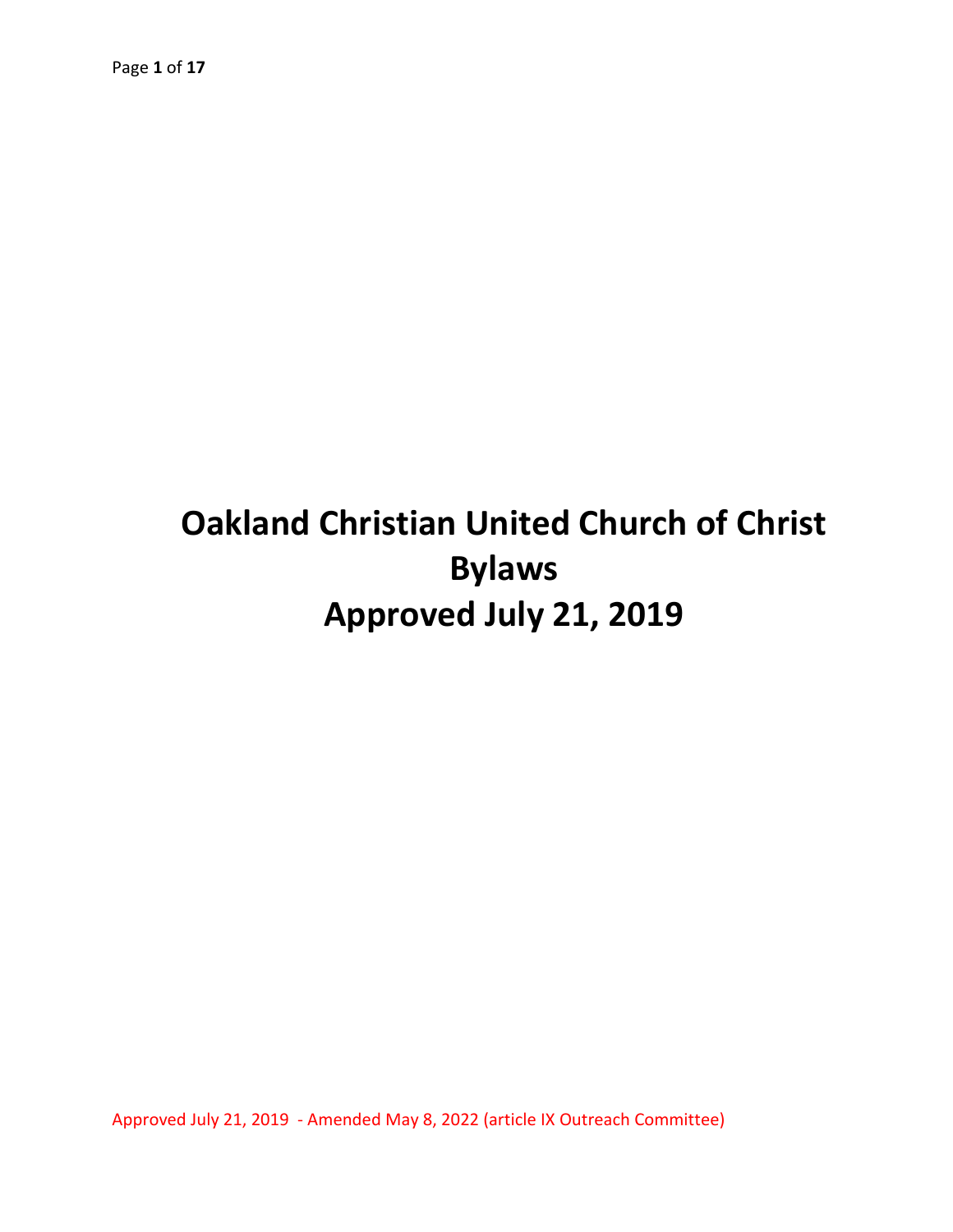# **Oakland Christian United Church of Christ's Bylaws Table of Contents**

| Article II - Qualifications of Elected and Appointed OfficersPage 3 |  |
|---------------------------------------------------------------------|--|
|                                                                     |  |
|                                                                     |  |
|                                                                     |  |
|                                                                     |  |
|                                                                     |  |
|                                                                     |  |
|                                                                     |  |
|                                                                     |  |
|                                                                     |  |
|                                                                     |  |
|                                                                     |  |
|                                                                     |  |
|                                                                     |  |
|                                                                     |  |
|                                                                     |  |
|                                                                     |  |
|                                                                     |  |
|                                                                     |  |
|                                                                     |  |
|                                                                     |  |
|                                                                     |  |
|                                                                     |  |
|                                                                     |  |
|                                                                     |  |
|                                                                     |  |
|                                                                     |  |
|                                                                     |  |
|                                                                     |  |
|                                                                     |  |
|                                                                     |  |
|                                                                     |  |
|                                                                     |  |
|                                                                     |  |
|                                                                     |  |
|                                                                     |  |
|                                                                     |  |
|                                                                     |  |
|                                                                     |  |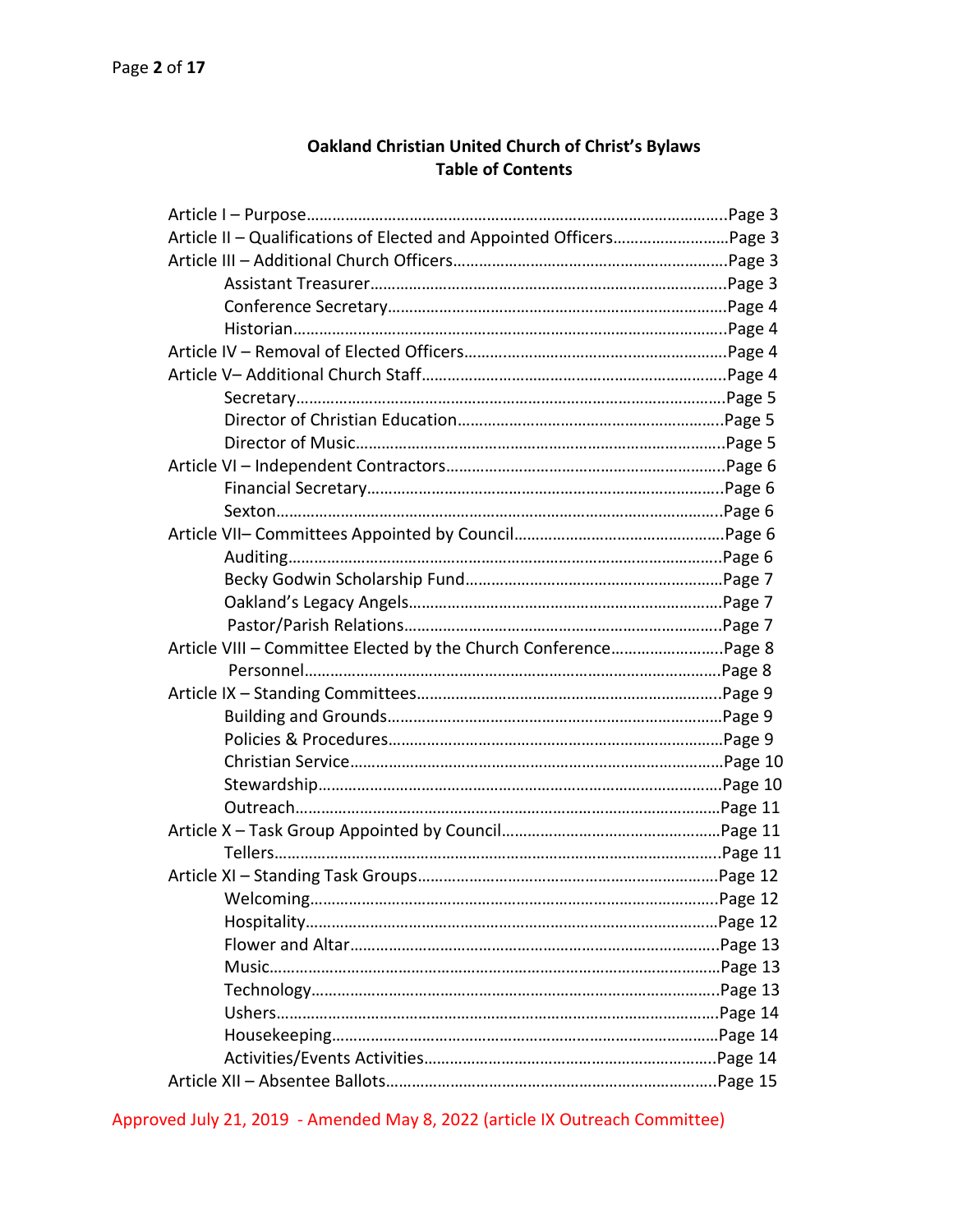# **DRAFT BYLAWS Oakland Christian United Church of Christ June 12, 2019**

## **ARTICLE I – PURPOSE**

The constitution of an organization contains the fundamental principles which govern its operation. These bylaws are an extension of the Oakland Christian United Church of Christ's Constitution, and they establish the specific rules of guidance by which the group is to function.

### **ARTICLE II**

## **Qualifications for Elected and Appointed Officers Moderator, Assistant Moderator, Other Council Members, Treasurer, Assistant Treasurer, Conference Secretary, Historian and Trustees**

- 1. Must be an active member of the church for two (2) or more years
- 2. Must have a record of faithful service on one (1) or more committees or board
- 3. Must have time to attend meetings and actively participate in carrying out the mission of the Church
- 4. Must have received from the Church Secretary and read the following documents:
	- a. The Constitution
	- b. The Bylaws
	- c. The Financial Policy

## **ARTICLE III Additional Church Officers**

The Oakland Christian United Church of Christ's Constitution states that our church officers are the Moderator, Assistant Moderator, Treasurer, and Trustees. Their duties are included in the constitution. Additional church officers are the Assistant Treasurer, Conference Secretary, and Historian. These additional church officers will be appointed annually by the Council.

### **Assistant Treasurer**

The Assistant Treasurer will assume the duties of the treasurer in his/her absence.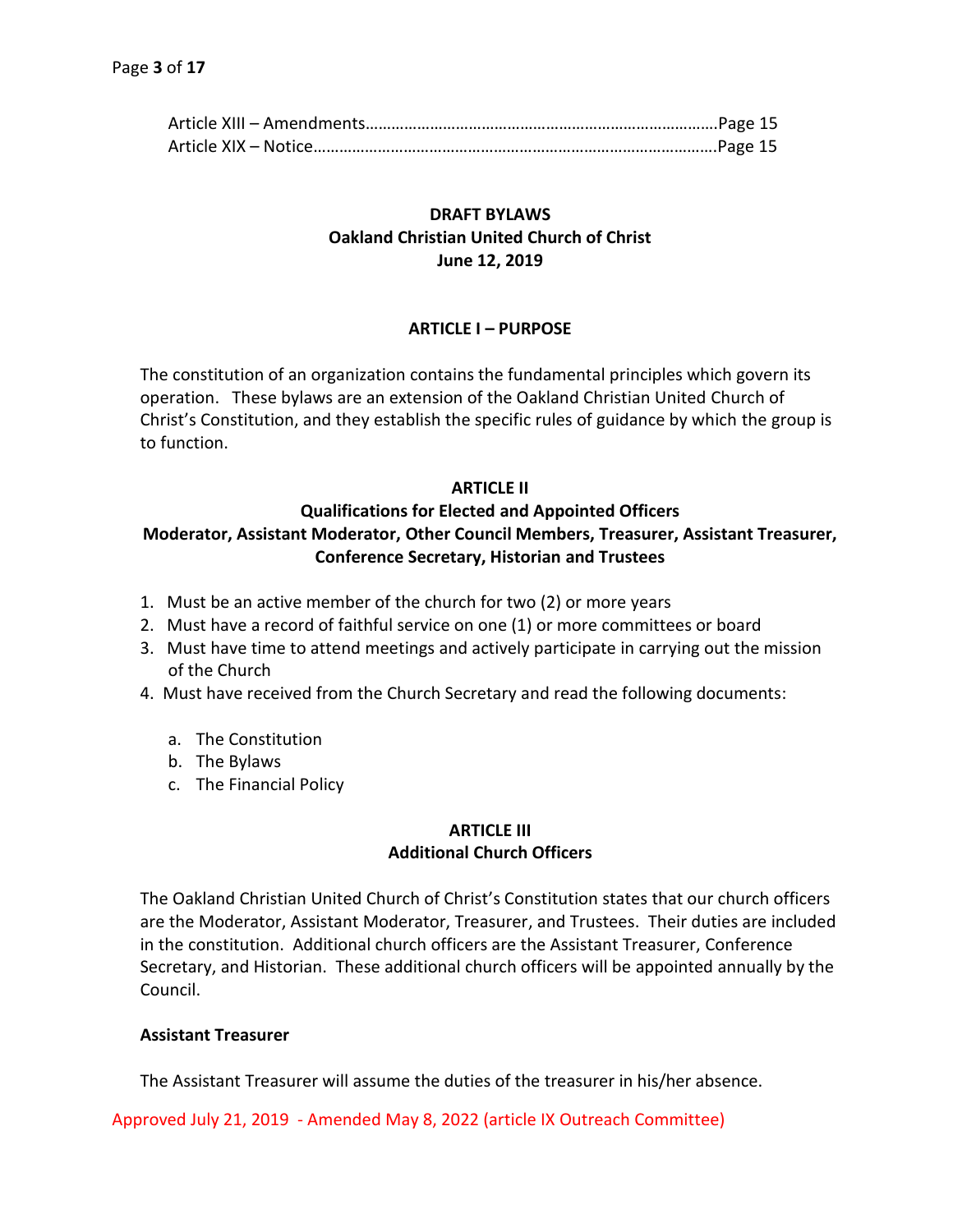## **Conference Secretary**

The Church Conference Secretary will:

- 1. Record minutes of all meetings of Church Conferences.
- 2. Receive all reports made to a conference.
- 3. Electronically forward minutes and reports within ten (10) days to the Moderator and the church office for filing as prescribed in the Records Retention Spreadsheet.
- 4. Write letters as authorized by the Church Conference or Council.

#### **Historian**

The Historian will:

- 1. Collect documents and records connected with the history of the church and file them in a permanent form.
- 2. Present a yearly commentary of events in the life of the church at the first conference of each year. The report shall be filed in a permanent form.
- 3. Record all memorial gifts in the Memorial Ledger.

# **ARTICLE IV Removal of Elected Officials**

Any Officer, Council Member, Board Member, or Committee Member elected by the Congregational Conference may be removed for good cause by written consent of a simple majority of Council Members.

Reasons of "good cause" may include, but are not limited to:

- 1. Not actively participating in carrying out the mission of the elected office or the mission of the Church.
- 2. Missing twenty (20) percent or more meetings in a six (6) month period.

# **ARTICLE V Additional Church Staff**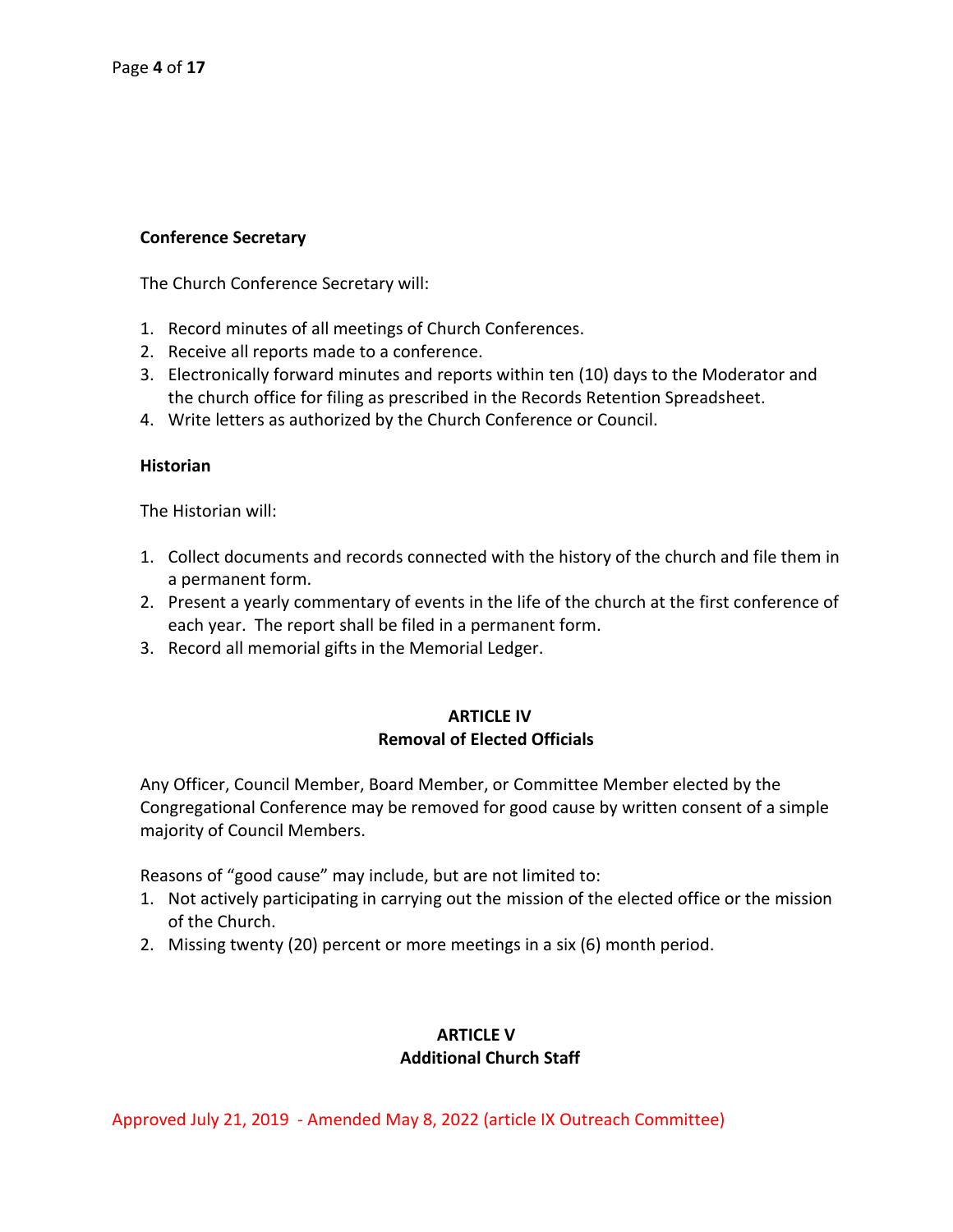The Oakland Christian United Church of Christ's Constitution outlines the duties of the Pastor. Additional church staff members may include the Church Secretary, Director of Christian Education, and Director of Music. Other staff may be approved by the Church Conference.

## **Secretary**

- 1. The Church Secretary will be interviewed by the Pastor and a minimum of two (2) members of the Personnel Committee. The Personnel Committee will present the recommendation to the Council. Employment will be approved by the Council.
- 2. The Church Secretary will:
	- a. Work a prescribed number of hours and a schedule agreed upon by the Pastor and Council.
	- b. Work under the direction of the Pastor.
	- c. Perform duties as listed in the job description as well as those listed in the Financial Policies and Procedures Document.

### Director of Christian Education

- 1. The Director of Christian Education will be interviewed by the Pastor, a minimum of three (3) members of the Personnel Committee, and one (1) member of the Board of Christian Education. The Personnel Committee will present the recommendation to the Council. Employment will be approved by the Council.
- 2. The Director of Christian Education will:
	- a. Provide and support educational opportunities and activities designed to enhance Christian growth and fellowship within Oakland Christian United Church of Christ.
	- b. Perform duties as listed in the job description.
	- c. Perform other duties as assigned by the Pastor and/or the Board of Christian Education.

### Director of Music

- 1. The Director of Music will be interviewed by the Pastor, a minimum of two (2) members of the Personnel Committee, and two (2) members of the Music Task Group. The Personnel Committee will present the recommendation to the Council. Employment will be approved by the Council.
- 2. The Director of Music will: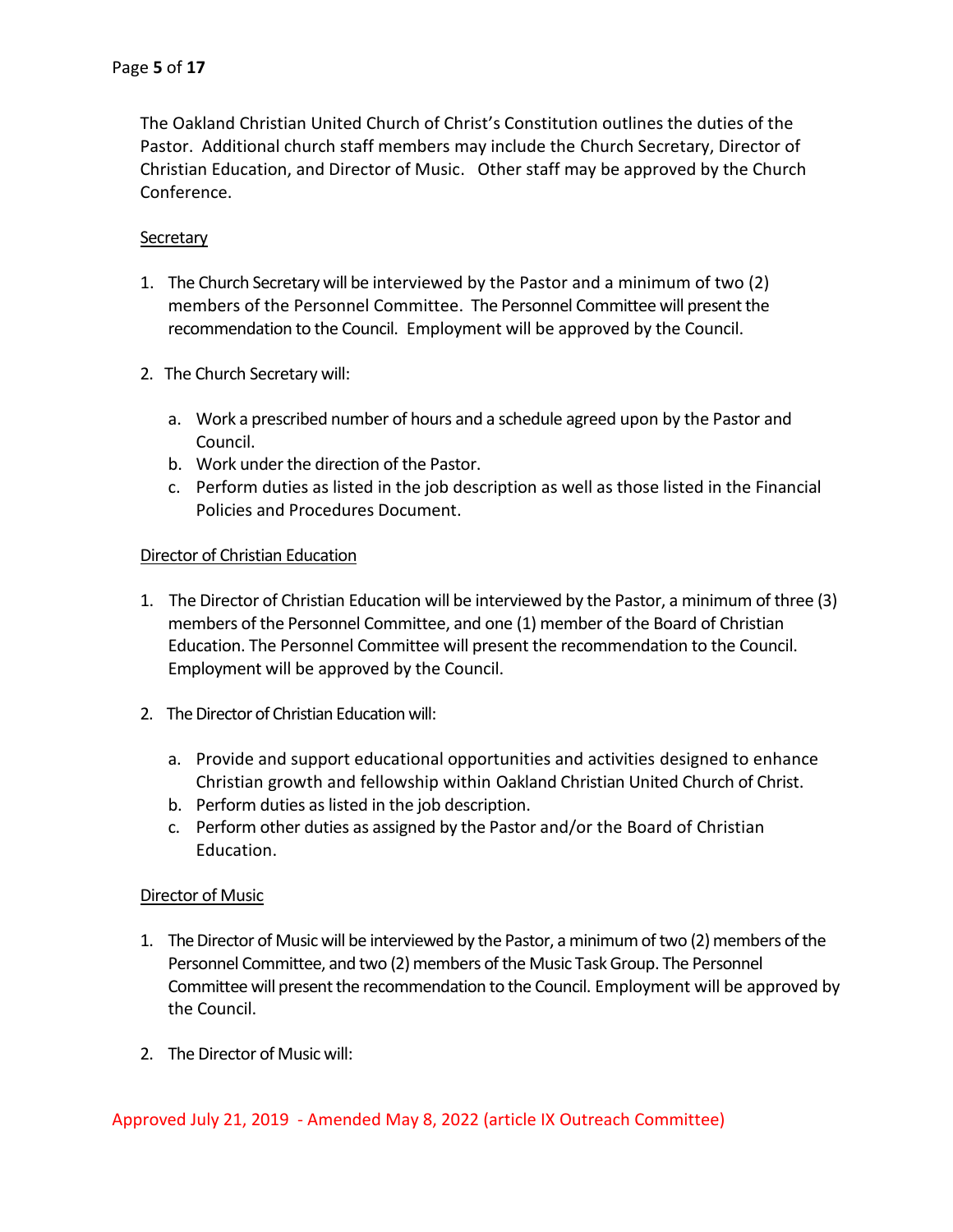- a. Direct the musical program of the church to complement and enhance the worship service.
- b. Perform duties as listed in the job description.

## **ARTICLE VI**

## **Independent Contractors**

### Financial Secretary

- 1. The Financial Secretary will be interviewed by the Pastor and a minimum of two (2) members of the Personnel Committee. The Personnel Committee will present the recommendation to the Council. Employment will be approved by the Council.
- 2. The Financial Secretary will:
	- a. Work a prescribed number of hours and a schedule agreed upon by the Pastor and Council.
	- b. Work in coordination with the Church Secretary and under the supervision of the Pastor.
	- c. Perform duties as listed in the Financial Secretary Contract Agreement.

### **Sexton**

- 1. The Sexton will be interviewed by the Chairman of the Building and Grounds Committee and two (2) members of the Personnel Committee. The Personnel Committee will present the recommendation to the Council. Employment will be approved by the Council.
- 2. Duties of the Sexton will be at the direction of the Pastor and the Chairman of the Building and Grounds Committee.

## **ARTICLE VII** Committees Appointed by Council

### Auditing Committee

### Responsibilities: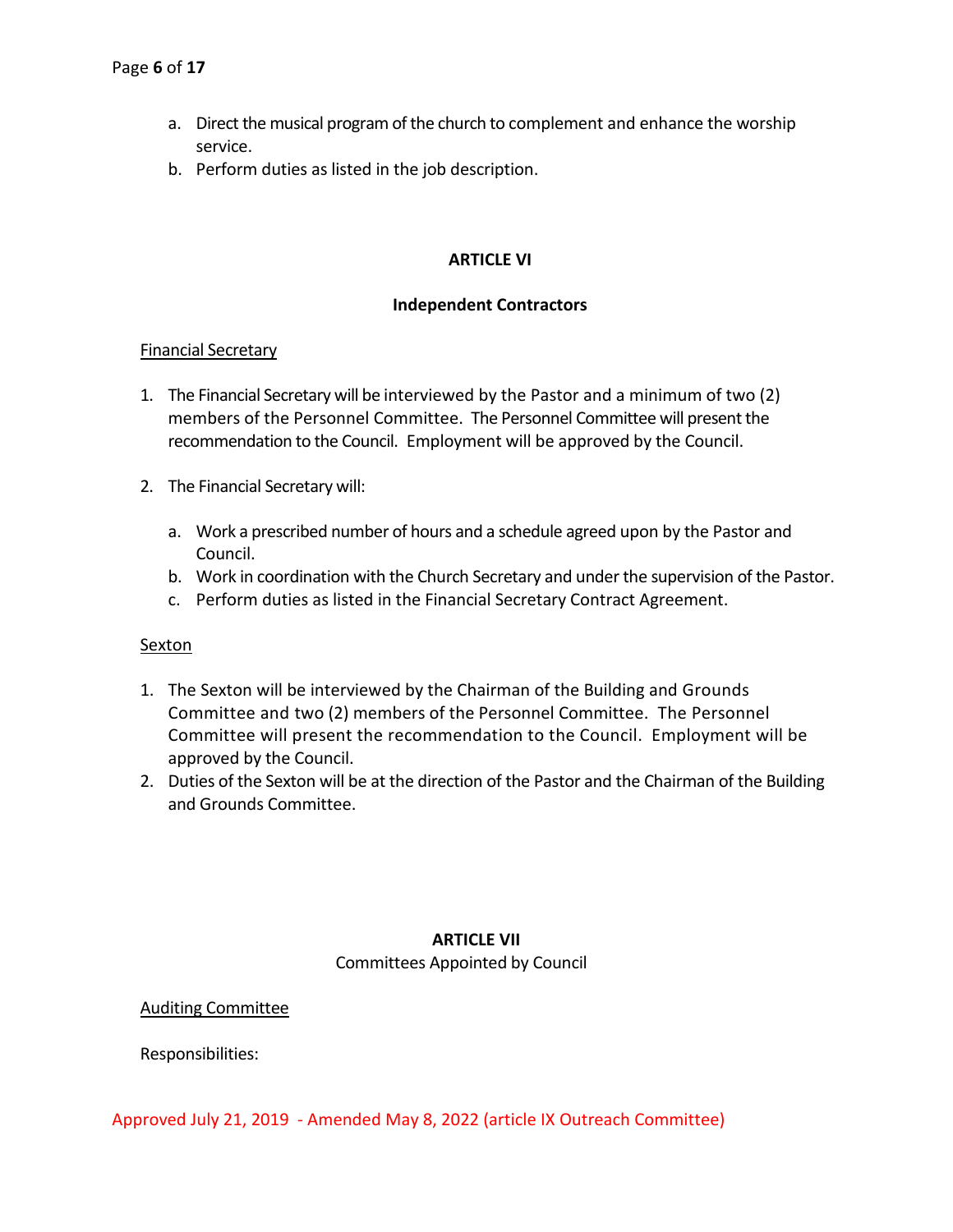- 1. Audit the financial records of the Church Treasurer at the end of each calendar year.
- 2. Submit a report to a Church Conference no later than the last Sunday in April.
- 3. Provide additional audits as directed by the Council.

# The Becky Godwin Memorial Scholarship Fund Committee

In 1980, policies and guidelines for the Becky Godwin Memorial Scholarship Fund were approved by the church. The fund is to be permanently maintained as a separate fund in the financial accounts of the church. The principal will not be used for scholarships.

- 1. As specified in the by-laws of the Becky Godwin Memorial Scholarship Fund, a committee of not less than three (3), or more than five (5) members of the church will be appointed annually by the council.
- 2. It will be the duty of the committee to oversee the applications process, the selection of recipients to receive scholarships, and the amount of each scholarship award.

## Oakland's Legacy Angels Committee

This committee will oversee the Oakland's Legacy Angels' Program, a program designed to encourage members to include a legacy gift to Oakland Christian United Church of Christ through planned future donations, thereby strengthening the financial future of the church. It will consist of five (5) members who will be appointed annually by the council.

### Responsibilities:

- **1.** Encourage membership in the Oakland's Legacy Angels Program.
- 2. Update the list of members on the Oakland's Legacy Angels Membership Plaque.
- 3. Upon receipt of a legacy gift, have name plate engraved and added to Oakland's Legacy Angels plaque.
- 4. Upon receipt of a legacy gift, record gift in the Oakland's Legacy Angels Ledger and note how the money will be used.
- 5. Upon receipt of Legacy Angel Funds, make recommendation(s) for expenditure of funds to Trustees.

# Pastor/Parish Relations Committee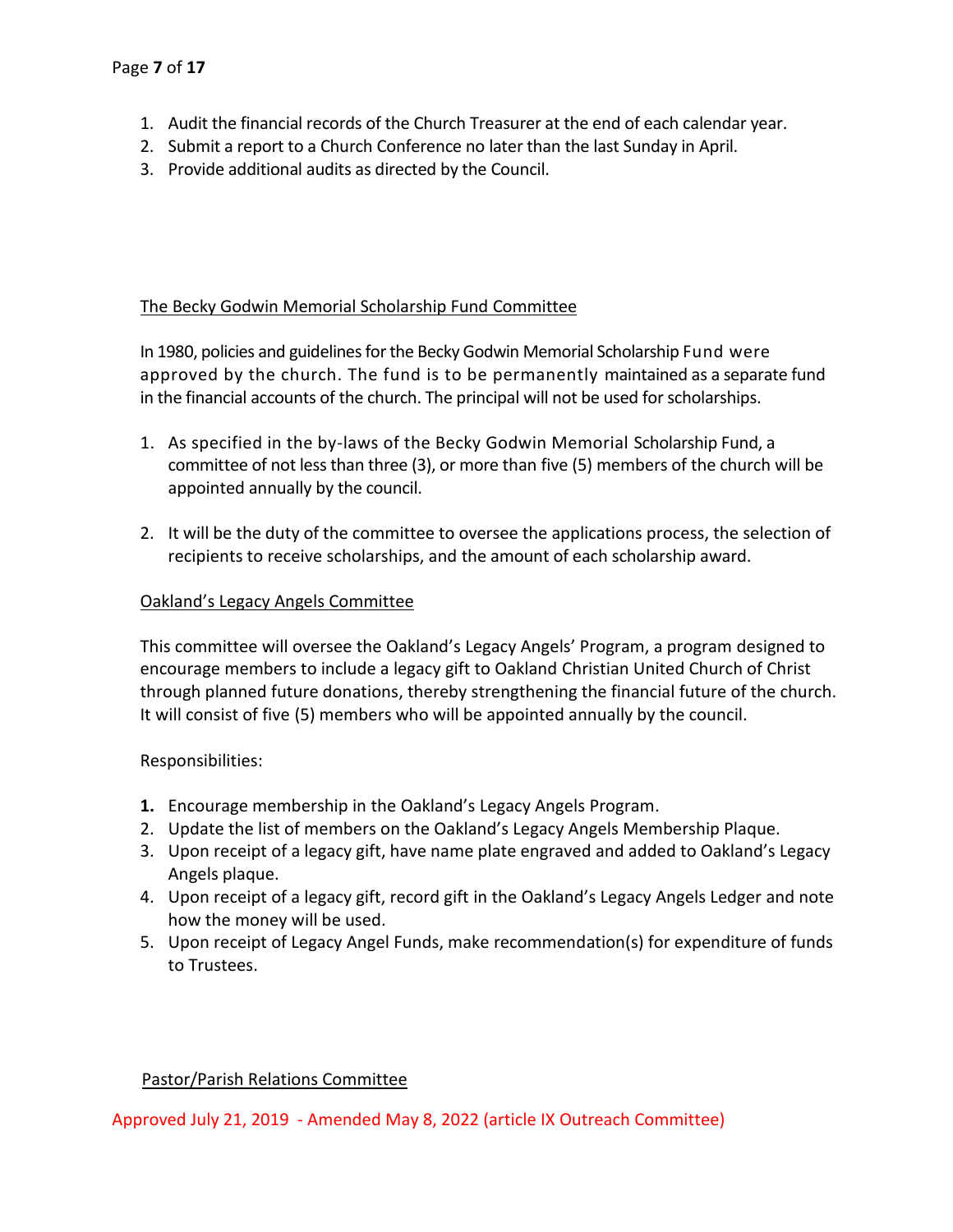It will support and maintain an open, healthy relationship between the Pastor and members of the congregation. It will serve as an advisory group to the Pastor and offer support for the Pastor's leadership.

 The Pastor/Parish Relations Committee will consist of (5) members, three of whom will be selected from a list proposed by the Pastor and the other two from a list proposed by the Council. Committee members will be appointed annually by the Council.

Responsibilities:

- 1. Serve as a vehicle to promote healthy relationships and communication between the Pastor and congregation.
- 2. Provide support for the Pastor in the execution of pastoral responsibilities.
- 3. Serve as a resource and sounding board for the Pastor regarding worship, programming, and other areas pertinent to the life of the church.
- 4. Convey suggestions to Pastor.
- 5. Provide an arena for helpful and honest dialogue to resolve conflict.
- 6. Seek, when appropriate, the resources of the Eastern Virginia Association and/ or the Southern Conference.
- 7. Ensure a smooth transition in the event of calling a new Settled Pastor.

### **ARTICLE VIII**

# **Committee Elected by the Church Conference**

### Personnel Committee

 It will consist of five (5) members. One (1) member will be the Assistant Moderator who is elected annually. Four (4) members will be elected to serve a term of four (4) years, one of whom will be elected annually. These members shall be off the Committee for one (1) year before he/she may be nominated again. Members should have demonstrated experience in personnel management.

The purpose of the Personnel Committee is to assure that the Church hires highly qualified persons for the respective positions; that the Church receives the highest quality service from its employees and independent contractors where appropriate, enjoys smooth and orderly operations, and maintains fair and equitable treatment of its employees and independent contractors.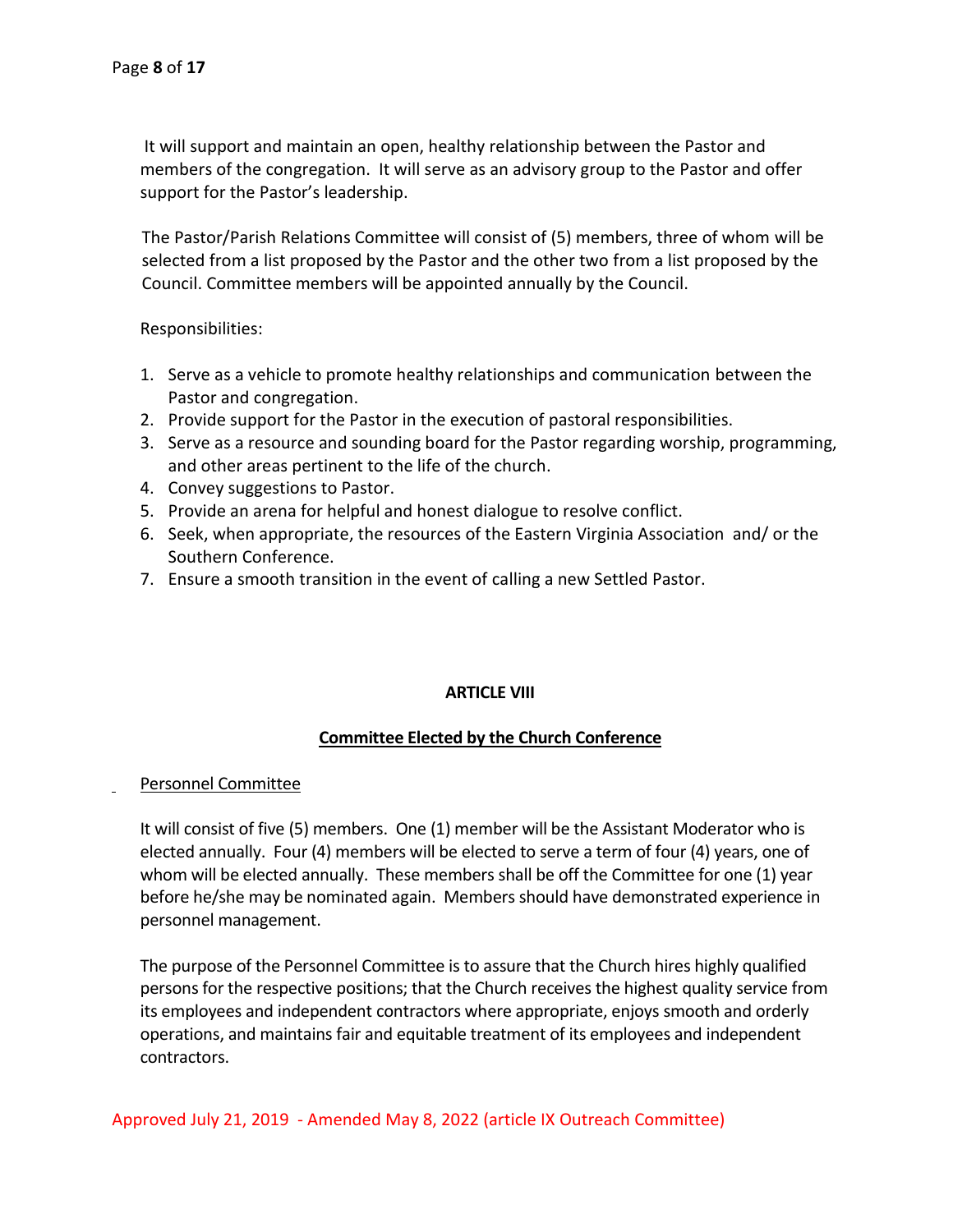Responsibilities:

- 1. Develop, administer, and maintain personnel policies including job descriptions, independent contractor duties, performance evaluation procedures, employee benefits, compensation, and other policies/procedures as needed.
- 2. Develop employment and independent contractor agreements.

## **ARTICLE IX Standing Committees**

## Building and Grounds Committee

 It has general oversight and charge of maintenance and upkeep of all buildings, grounds, and other real properties of the Church and strives to keep them in good repair.

Responsibilities:

- 1. Secure and oversee a lawn care provider for all church property, including the cemetery and parsonage.
- 2. Regularly inspect all church properties, inside and out, especially after inclement weather.
- 3. Address maintenance problems promptly and cost effectively.
- 4. Communicate with Council regarding work completed and work to be done. Contact should be made immediately for major problems.
- 5. Seek approval from the Church Council for all estimated expenditures more than \$5,000.
- 6. Seek approval from the Church Conference for all estimated expenditures more than \$20,000.
- 7. Communicate with the Pastor on a regular basis regarding maintenance of the parsonage.

### Policies & Procedures Committee

 It is responsible for creating and reviewing policies and procedures to ensure that they reflect the mission of our Church, provide consistency and embrace the love of Jesus Christ.

Responsibilities: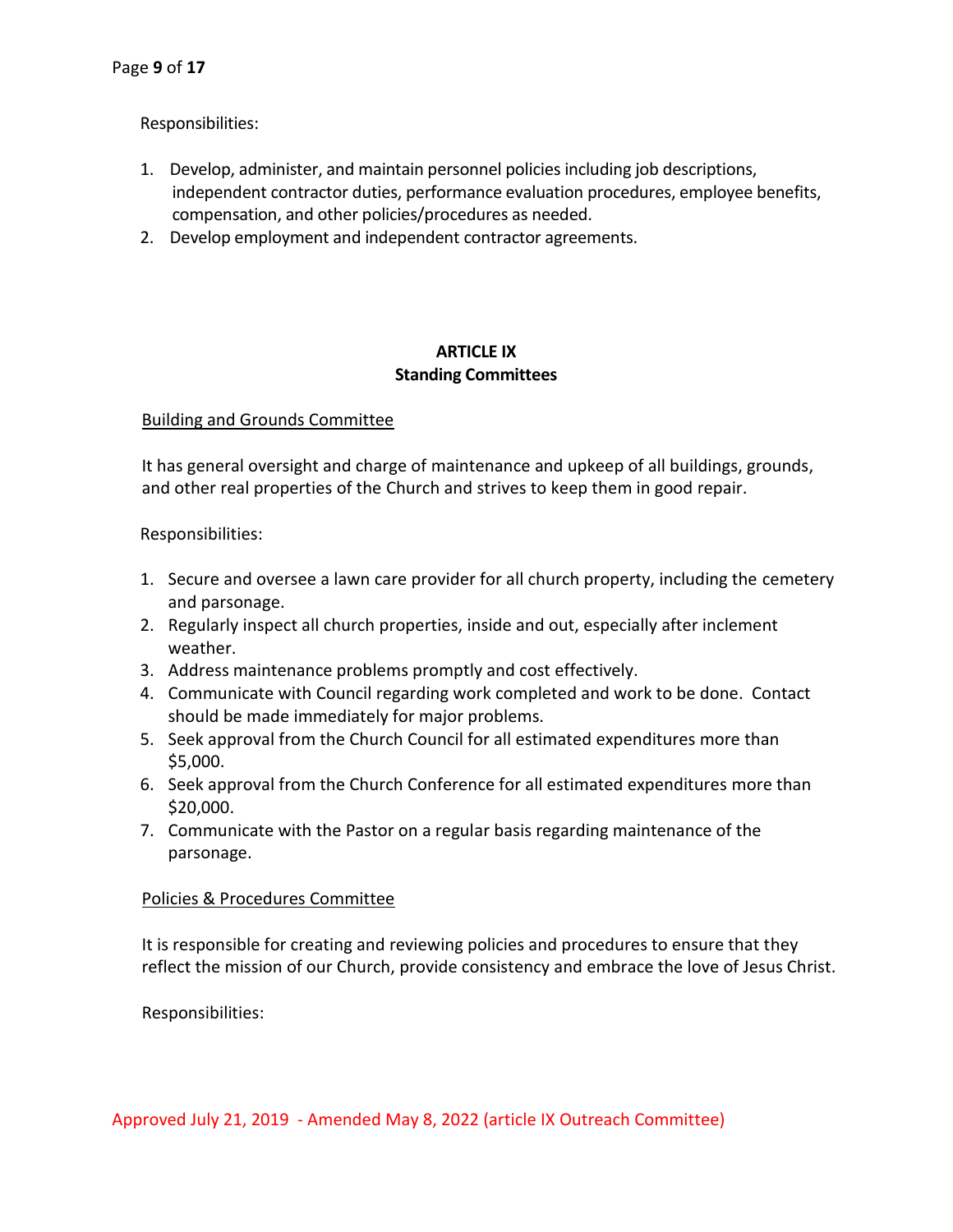- 1. Research and gather information pertaining to existing or suggested new policies and procedures, as requested by the Council, members of the church, or the Policies and Procedures Committee.
- 2. Request input from any board, committee or task group that would be affected by a revision to or addition of, a policy or procedure.
- 3. Create a draft of any proposed policy and procedure, ensuring that it reflects the mission of our Church and addresses the information obtained above.
- 4. Present the draft to the appropriate board, committee or task group for comments.
- 5. Present the draft to Council for input.
- 6. Present the final draft to a Church Conference for approval.

# Christian Service Committee

 It will minister to individuals and organizations in our community and the world by coordinating and managing the benevolence funds.

# Responsibilities:

- 1. Research the various benevolent organizations to determine if they meet our church's mission (goals, activities, budget, etc.) and then prioritize the needs/organizations and the amount the Church will donate to each for the year.
- 2. Recommend to Council an allocation of benevolences for the upcoming operating budget.
- 3. Communicate to the membership the organizations that are being supported through benevolence funds.
- 4. Recommend to Council the distribution of proceeds from church fund raising events, including Fall Fest.
- 5. Research requests for assistance by individuals and families, both members and nonmembers. Determine amounts to be allocated if appropriate and distribute funds.

# Stewardship Committee

 It will strive to instill in the congregation the true meaning of Christian stewardship and the need to practice it in all of life.

# Responsibilities:

- 1. Study and grow in understanding of biblical stewardship to help church members see the relationship between stewardship and discipleship.
- 2. Present to the Council a year-round stewardship program in support of the church mission statement.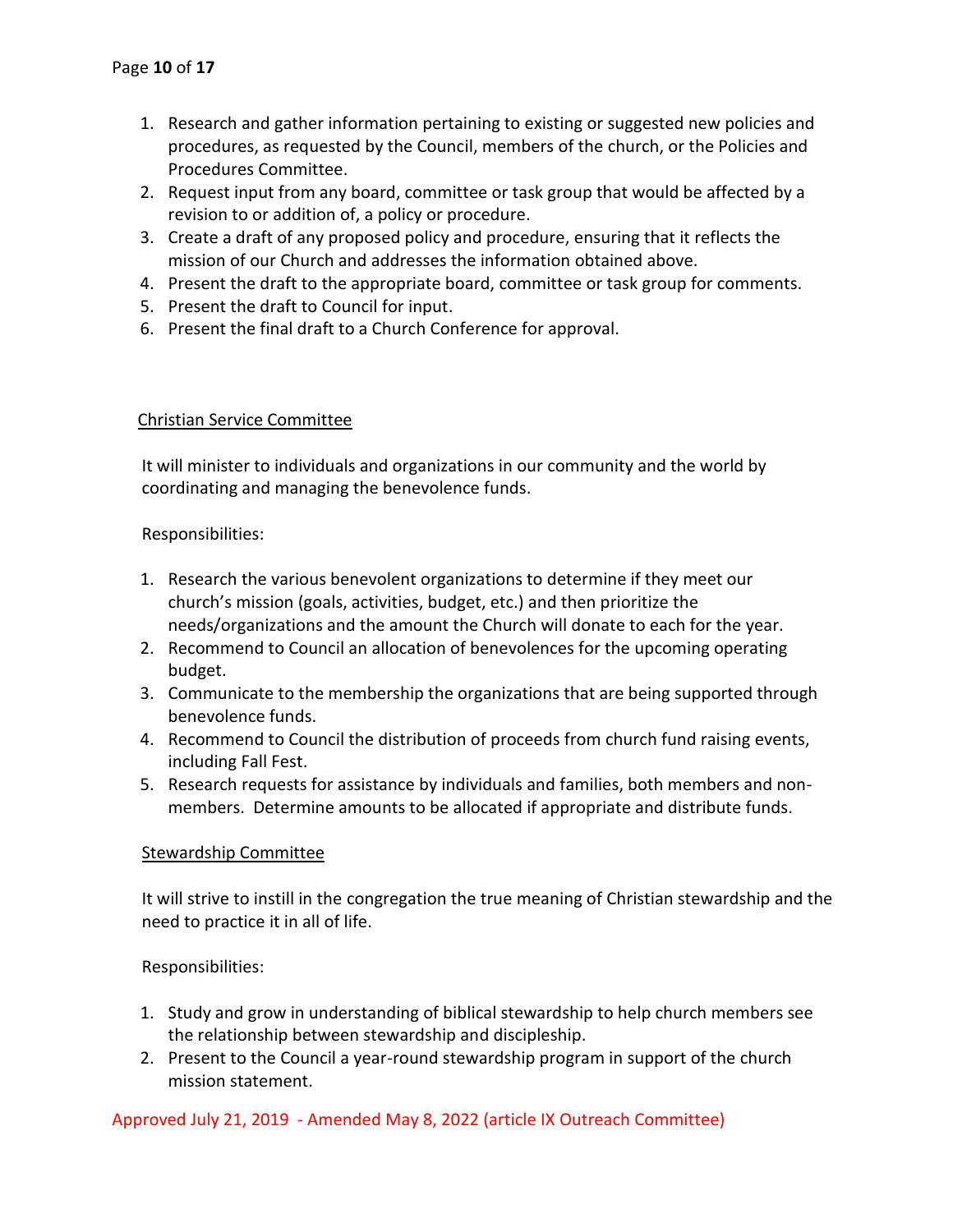- 3. Coordinate and implement a year-round stewardship program in support of the church mission statement.
- 4. Analyze and present past trends in giving and advise the Council on stewardship patterns.
- 5. Personalize stewardship (through newsletters, bulletin boards, websites, etc.) so members can see and pray for what their gifts are doing.
- 6. Organize "Stewardship Moments" at least once a year, so that members may be motivated to invest their gifts in the local church ministry.
- 7. Organize a Commitment Sunday.
- 1

# Outreach Committee

 It will ensure that the Christian mandate to serve others is always in the forefront at Oakland Christian United Church of Christ by engaging the Church in mission projects in the local community and beyond.

## Responsibilities:

- 1. Educate the Church on local and foreign mission projects.
- 2. Recommend to the Council a yearly mission outreach project in support of the church's mission.
- 3. Solicit mission gifts for special projects, when necessary.
- 4. Encourage individual and group participation in specific mission projects and programs.
- 5. Support and coordinate outreach programs, such as the CAPS Night Stay Project.
- 6. Develop ecumenical relationships with other churches in the community.
- 7. Incrementally increase church membership by evangelizing in the local community with an emphasis on families.

# **ARTICLE X Task Group Appointed by Council**

# Tellers Task Group

 There is a written financial policy and separate procedure for tellers that will be followed. The chair of tellers will assure each new person is trained and provided a yearly schedule.

Approved July 21, 2019 - Amended May 8, 2022 (article IX Outreach Committee)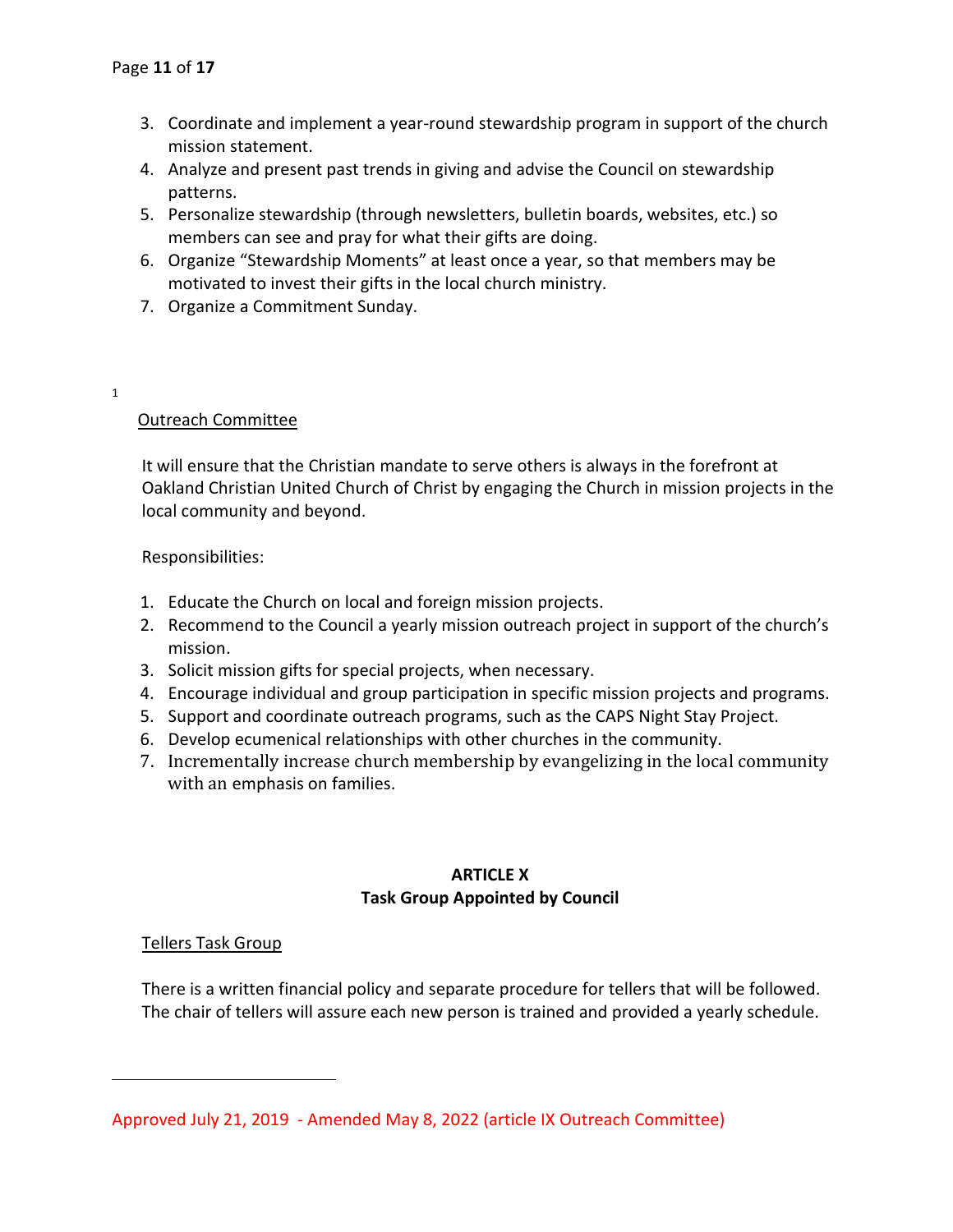Responsibilities:

- 1. Collect offerings from the offering plates and any donations obtained by the church during the week.
- 2. Count collected monies on church property and report the total amount collected in cash and checks.
- 3. Deposit cash into the church bank account on the day it is collected.
- 4. Ensure that the checks collected and required documentation are locked in a secure location for use by the Financial Secretary during the week.

**2**

# **ARTICLE XI Standing Task Groups**

# Welcoming Task Group

 It will be responsible for welcoming visitors to the Church in Christian fellowship and sustaining that relationship as individuals learn and grow in their knowledge about God, the UCC and Oakland Church. As visitors become members, relationships with the Welcoming Task Group will certainly continue; however, an assigned deacon will then welcome the new members into their flock and take on the responsibility to continue helping the individual on their faith journey.

# Responsibilities:

- 1. Encourage the use of nametags for members and visitors.
- 2. Welcome visitors and assist with introductions.
- 3. Maintain and encourage the use of fellowship pads and use the information to provide follow-up contact.
- 4. Provide information to visitors about the Church (general information, Sunday School classes, youth ministry, special events, map, etc.)
- 5. Follow up with visits, letters, and/or gifts.
- 6. Encourage recurring visitors to become members.
- 7. Make information available regarding the United Church of Christ, the Eastern Virginian Association and the Southern Conference.
- 8. Encourage participation in church activities, matching talents and abilities with needs within the church.
- 9. Ensure Holy Grounds (light refreshments to encourage fellowship before and after Worship) is in place every Sunday.

Approved July 21, 2019 - Amended May 8, 2022 (article IX Outreach Committee)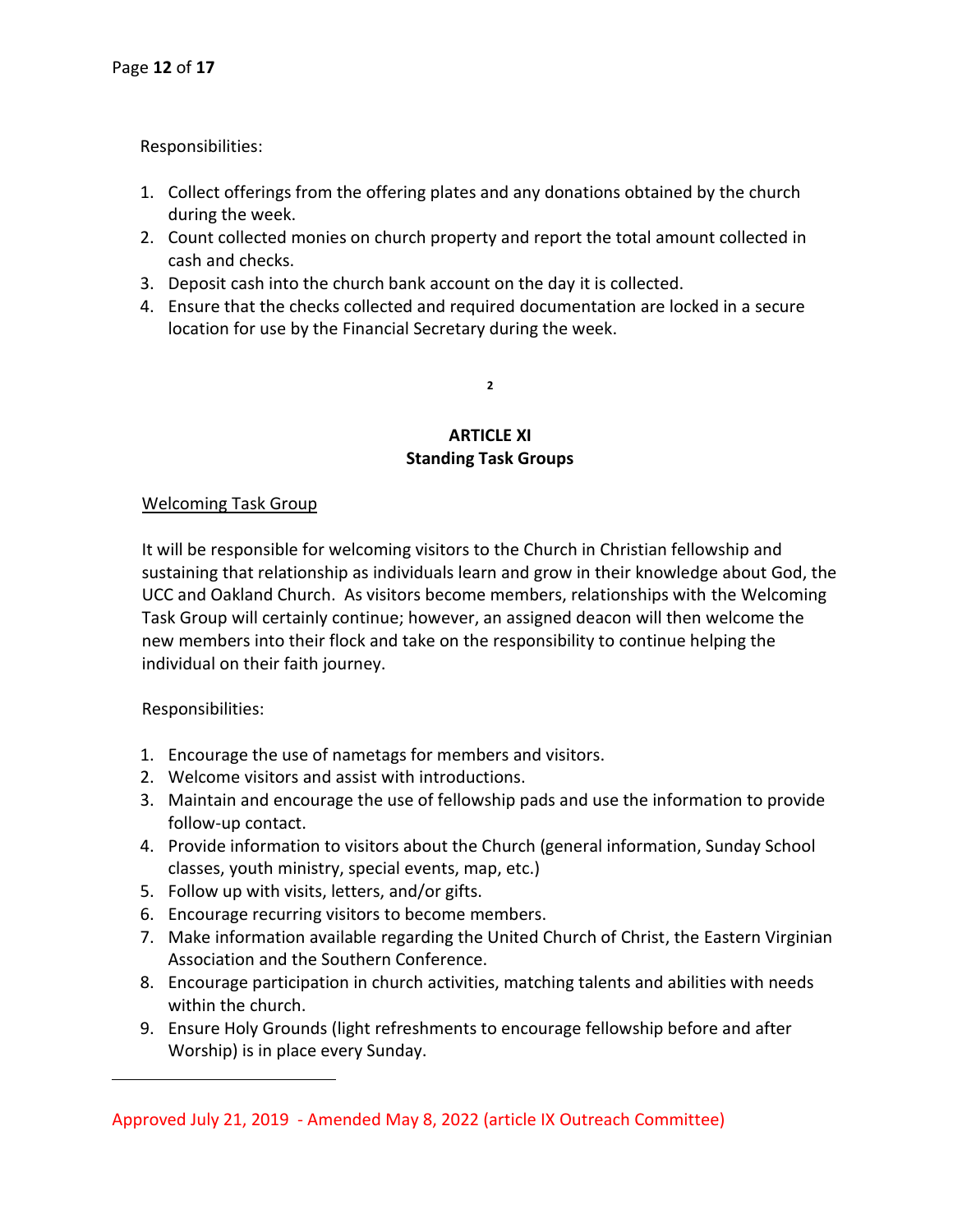### Hospitality Task Group

It will provide friendly and gracious hospitality for special events in the Church.

Responsibilities:

- 1. Coordinate receptions or meals requested by the Pastor, Chair of Deacons, or Moderator.
- 2. Prepare and provide for receptions such as the Christmas Cantata, Singspiration, Music Appreciation, funerals, pot luck dinners and others as needed.
- 3. Keep the kitchen clean and orderly.
- 4. Work with the chairman of Housekeeping to ensure all supplies are available when needed.

#### Flower and Altar Task Group

 It will encourage members to contribute to the church by placing flowers in the church each Sunday and for special seasonal events.

Responsibilities:

- 1. Ensure that a flower chart is posted and completed for the year.
- 2. Clean and care for the altar brass and altar cloths.
- 3. Place appropriate liturgical altar cloths in the sanctuary.
- 4. Ensure that the altar, sanctuary, and entrance spaces are decorated throughout the year.
- 5. Ensure that flowers are in place on the altar and in the narthex every Sunday.
- 6. Promote the sale of special seasonal flowers (e.g. Easter Lilies, Poinsettias).
- 7. Keep altar candles in stock, including individual Christmas Eve candles.

#### Music Task Group

It will serve as a liaison between the congregation, the Director of Music and the Pastor.

Responsibilities:

- 1. Serve as a resource and sounding board for the Director of Music regarding programming, budgeting, facilities, and personnel.
- 2. Convey compliments and suggestions to the Music Director and the Pastor.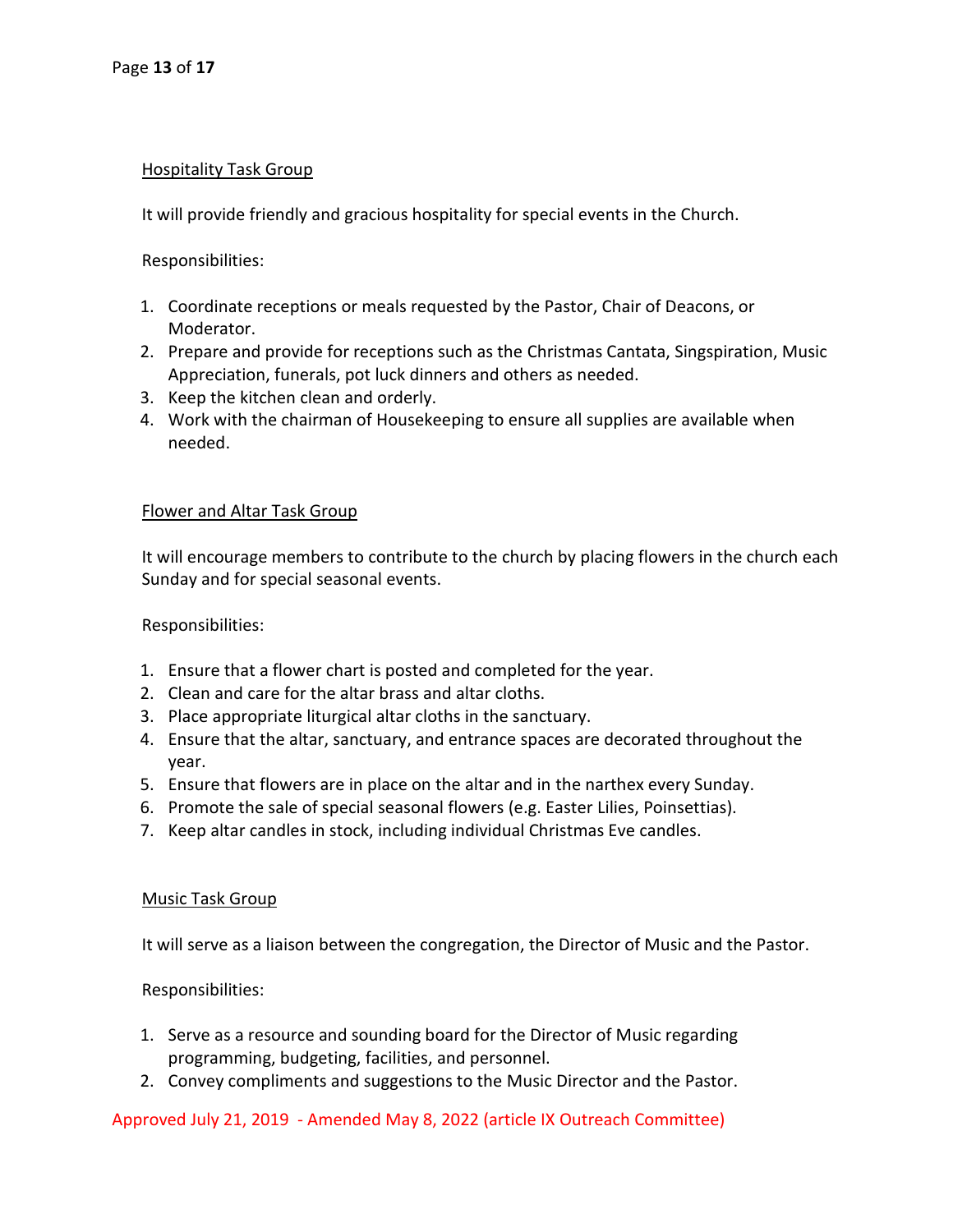- 3. Represent the Music Department at Council and Congregational meetings, as necessary.
- 4. Assist the Music Director and the Pastor in evaluating the Music Program.

## Technology Task Group

It will maintain all church computer and AV equipment.

Responsibilities:

- 1. Assess the needs of the church regarding technology equipment, including sound.
- 2. Ensure all technology is working properly.
- 3. Research pricing for replacements, new equipment and service agreements.

### Ushers Task Group

 It will create a welcoming environment and set the tone for members and visitors entering the Church.

Responsibilities:

- 1. Greet members and visitors at the narthex before Sunday Worship and special events.
- 2. Escort or direct individuals to empty seats.
- 3. Assist those who need special seating and/or accommodations during the service.
- 4. Make introductions between visitors and church members.
- 5. Distribute church bulletins.
- 6. Complete the attendance chart and post numbers.
- 7. Collect and present the offering.
- 8. Distribute seasonal items (candles, etc.)
- 9. Be in place 15 minutes prior to any service.

### Housekeeping Task Group

It will oversee the housekeeping of the Church and manage the kitchen.

Responsibilities:

- 1. Communicate with the Church Sexton regarding the inventory of cleaning supplies.
- 2. Update inventory as needed.
- 3. Keep the kitchen clean and orderly.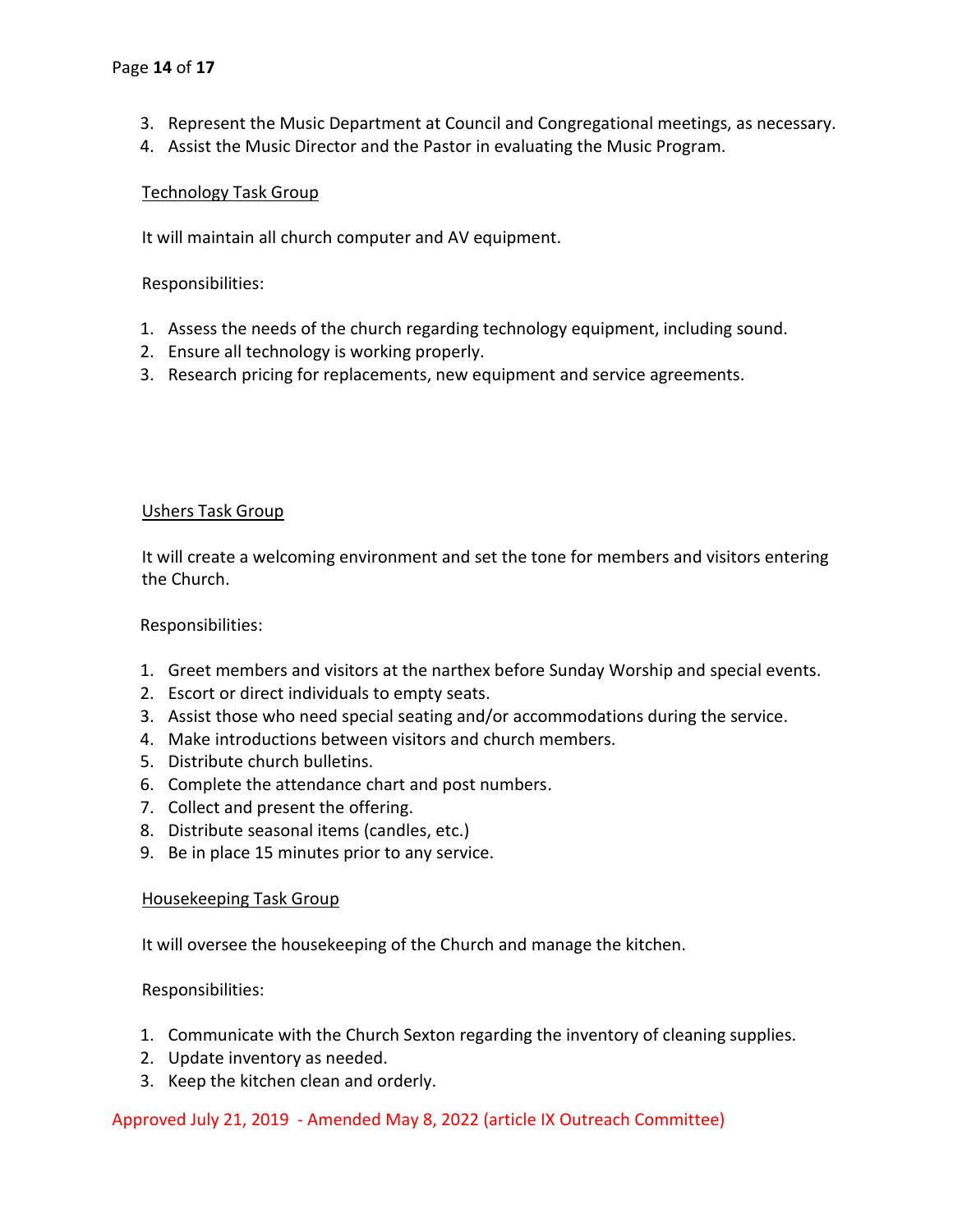- 4. Organize drawers, cabinets, and closets throughout the Church.
- 5. Maintain an inventory of supplies.
- 6. Coordinate orders through church office.

## Activities/Events Task Group

 This task group is responsible for overseeing and coordinating all church sponsored special activities and events (other than worship, Church School, and Christian Education activities), and to ensure that they glorify God and promote Christian fellowship.

### Responsibilities:

- 1. Work closely with the Pastor and staff to approve and coordinate the use of church facilities and supplies for all special activities and events.
- 2. Plan and facilitate activities that support the church's mission (Fall Fest, Easter Pie Sale, Church Picnic, etc.)
- 3. Ensure that all events are on the Church calendar.
- 4. Promote Church activities and events.

# **ARTICLE XII Absentee Ballots**

### Absentee Ballots

All members who have been active during the current year via time, talent, or treasure may request an absentee ballot from the Chair of the Nominating Committee provided the member is going to be out of town or medically unable to attend church the day of voting. Ballots must be turned in to the Chair of the Nominating Committee or the Church Secretary before the Congregational voting occurs.

### **ARTICLE XIII Amendments**

- 1. Any proposed amendments to these Bylaws will be made in writing to the Council. The proposed amendments will then be made available to the Church Conference no less than thirty (30) days prior to any action being taken on them.
- 2. Amendments to these Bylaws will be voted upon a Church Conference where the required notice has been given that the amendment(s) will be considered.
- 3. If a quorum is present, a two-thirds affirmative vote of the members present is required to amend these Bylaws.

# **ARTICLE XIX**